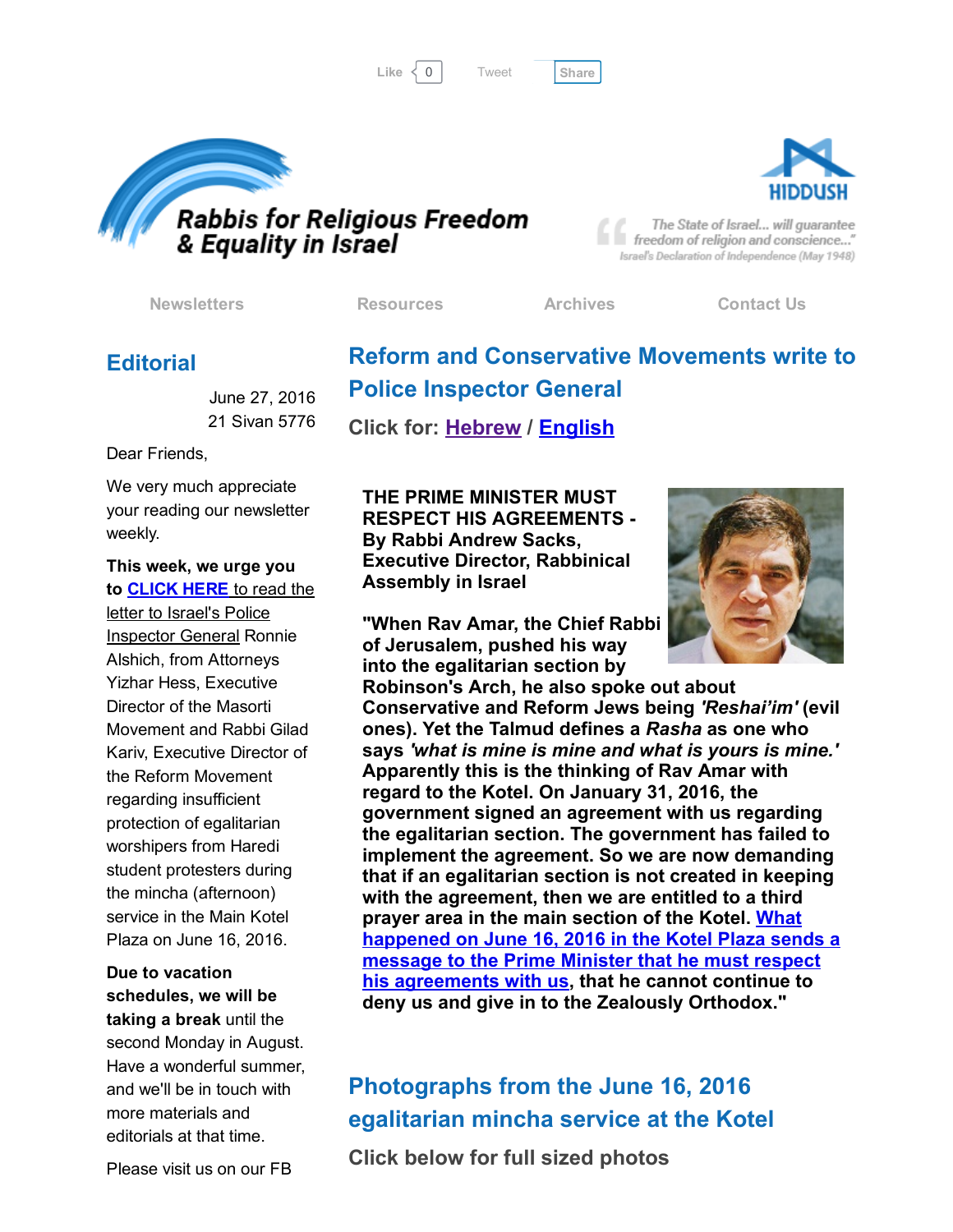group [\[link\],](http://cts.vresp.com/c/?FreedomofReligionfor/95a7d0459c/325ceb4427/66431f9775) and send comments, suggestions and questions to: [organizers@rrfei.org.](mailto:organizers@rrfei.org)

Kol tuv,

Mark

[facebook](http://cts.vresp.com/c/?FreedomofReligionfor/95a7d0459c/325ceb4427/72ae938971) [email](mailto:organizers@rrfei.org)

### **Resources**

- [Western](http://cts.vresp.com/c/?FreedomofReligionfor/95a7d0459c/325ceb4427/b94bb3a713) Wall prayer protest
- [Supreme](http://cts.vresp.com/c/?FreedomofReligionfor/95a7d0459c/325ceb4427/c6713c8eb3) Court mikva'ot ruling
- Western Wall [compromise](http://cts.vresp.com/c/?FreedomofReligionfor/95a7d0459c/325ceb4427/1428dad0e6) agreement
- Chief Rabbi Lau attacks Bennett over [pluralism](http://cts.vresp.com/c/?FreedomofReligionfor/95a7d0459c/325ceb4427/a6f3028f89)
- J-REC / AJC [Mission](http://cts.vresp.com/c/?FreedomofReligionfor/95a7d0459c/325ceb4427/9fd61e39c3) to Israel
- Giyur [K'halacha](http://cts.vresp.com/c/?FreedomofReligionfor/95a7d0459c/325ceb4427/9da20c5f3a)
- Acts of [violence](http://cts.vresp.com/c/?FreedomofReligionfor/95a7d0459c/325ceb4427/723cb284cf)
- Kashrut [regulations](http://cts.vresp.com/c/?FreedomofReligionfor/95a7d0459c/325ceb4427/7e9f7e7b0c) for hotels and event halls
- JFNA Israel Religious [Expression](http://cts.vresp.com/c/?FreedomofReligionfor/95a7d0459c/325ceb4427/9bb7efe3a2) Platform
- JPPI report: Jewish & **[Democratic](http://cts.vresp.com/c/?FreedomofReligionfor/95a7d0459c/325ceb4427/d53c3fdafa)**

#### Contact us

email: [organizers@rrfei.org](mailto:organizers@rrfei.org) Phone (US): 646-334-5636 Phone (Isr): 054-779-1179

#### Not yet a member?

Please [register](http://cts.vresp.com/c/?FreedomofReligionfor/95a7d0459c/325ceb4427/9ff724ce97) here »













# What is Yours is Also Mine

By: Rabbi Pamela Frydman, RRFEI Chair

The government spent three years negotiating a Kotel [compromise](http://cts.vresp.com/c/?FreedomofReligionfor/95a7d0459c/325ceb4427/bcabcd5678) that includes building a dignified worship space at the Kotel (Western Wall) for mixed gender egalitarian prayer.

Jerusalem's Sephardi Chief Rabbi Shlomo Amar appears to view the Kotel compromise as a form of encroachment on Orthodox and Haredi turf and he is



fighting against it with all his might. Perhaps he is opposed to the compromise simply because it includes constructing a dignified egalitarian plaza. Perhaps it is because there will be one unified entrance through which tourist and regulars will enter the Kotel area and proceed to either egalitarian or gender divided prayer spaces. Perhaps it is because leaders of the Reform and Conservative Movements and Women of the Wall will have seats on a Kotel governing body. Perhaps it is for a combination of these and other reasons.

In February 2016, a month after the cabinet approved implementation of the Kotel compromise, Rabbi Amar gave an interview on Kol Hai radio during which he criticized aging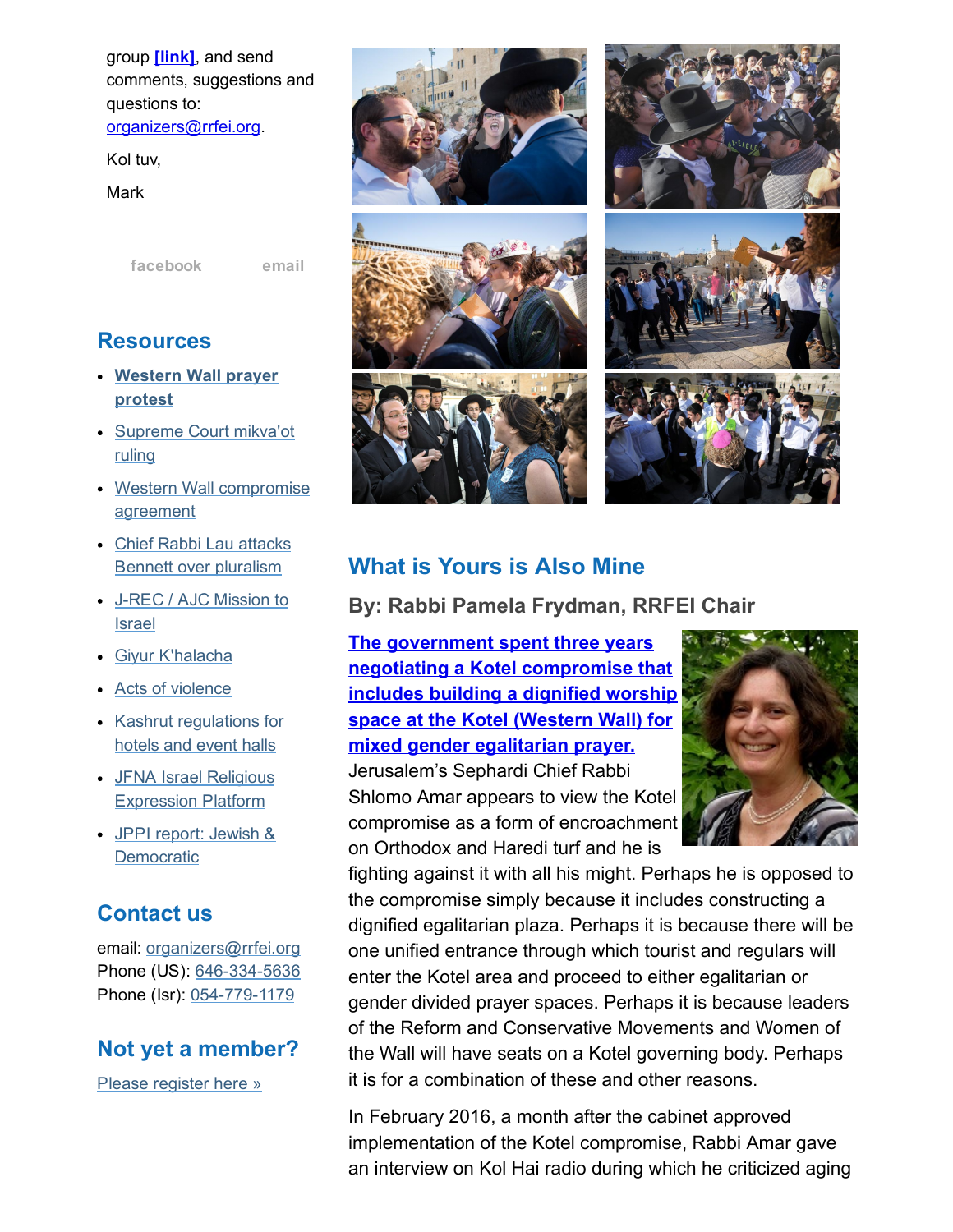Haredi leaders for supporting the compromise. Rabbi Amar went so far as to imply that these Haredi leader lack intellectual competence.

In June 2016, Rabbi Amar stooped to a new low, desecrating the present egalitarian platform by using it to incite hatred against non-Orthodox observant Jews. On June 14, 2015, Rabbi Amar went to the platform with a group of supporters, installed a mehitza and davvened shacharit. Then Rabbi Amar gave an emotional talk decrying Reform and Conservative Judaism in general and mixed gender worship and the Kotel compromise in particular. While making his way from the platform to the street, Rabbi Amar muttered a prayer asking God to bring these "evil ones" back to Judaism.

As we know, Mishna Avot (5:10) defines a "rasha" (evil one) as one who says "what is mine is mine and what is yours is mine." Oddly enough, Rav Amar declared Conservative and Reform Jews to be reshai'im at the very moment that he himself was engaging declaring "what is yours is mine" by taking over and inciting hatred in and from the egalitarian section at the Kotel.

The Reform and [Conservative](http://cts.vresp.com/c/?FreedomofReligionfor/95a7d0459c/325ceb4427/5b03c96ac1) Movements responded by holding an egalitarian mincha in the Main Plaza two days later, on June 16, 2016. The egalitarian service was held in an open area behind the gender separated men's and women's prayer areas. Hundreds of Yeshiva students were sent by their rabbis to protest. The students protesters attacked and harassed the four hundred egalitarian worshipers by shouting, blowing shrill whistles continuously, cursing, spitting, and throwing water bottles.

A small number of border guards were stationed between the worshipers and the protestors. The guards became overwhelmed and did not protect the worshipers. To make matters worse, police stationed nearby looked on and did nothing.

For me, the saddest part of this entire affair is that Reform, Conservative and other egalitarian Jews were treated by police as a population unworthy of basic protections and yeshiva students were treated as though they are above the law. As if that were not enough, the government has been silent in the aftermath. As of this writing, there has been no apology and no promise by the Prime Minister, the Chief of Police or anyone else to do better in the future to protect